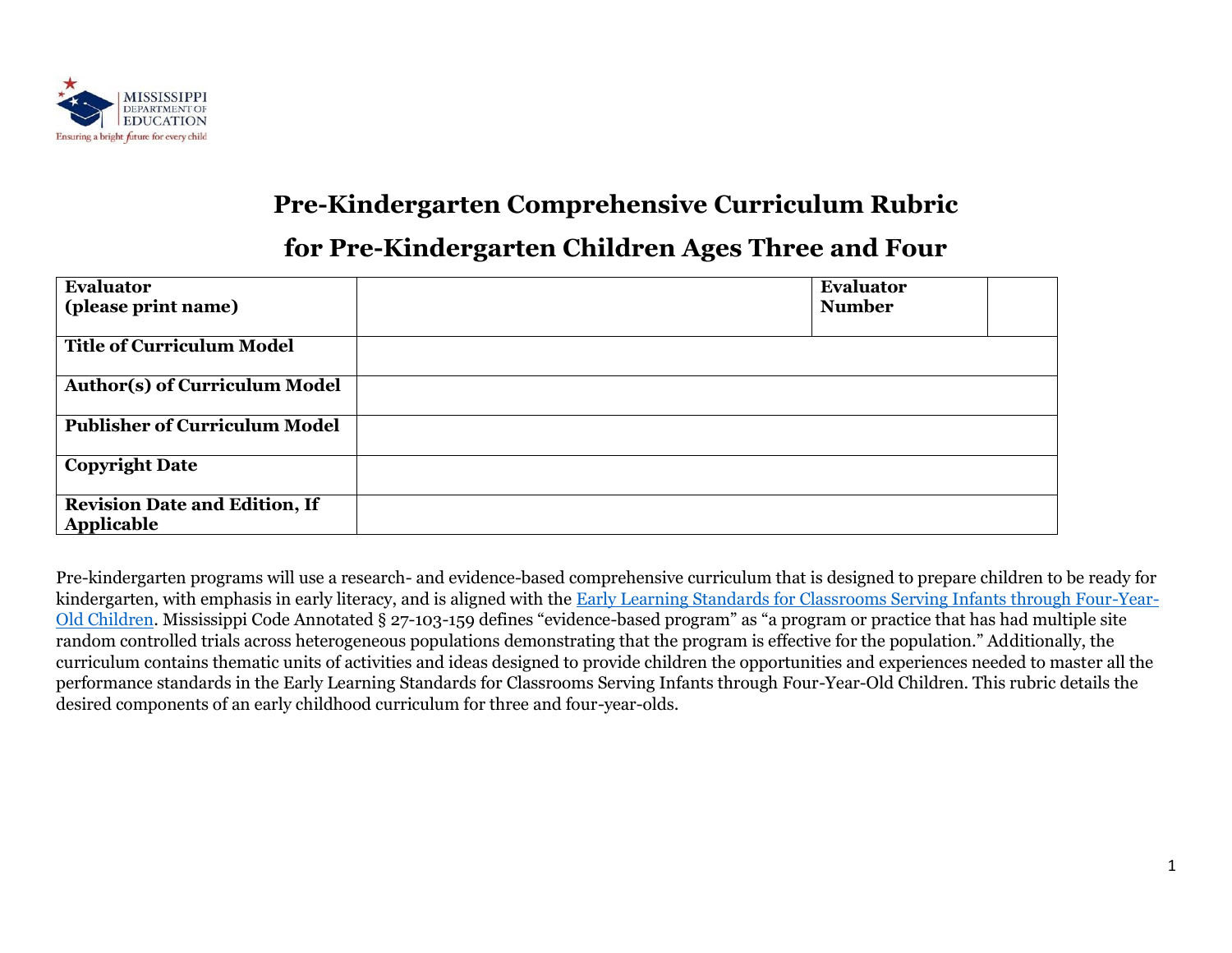### **Overall Rating**

Choose One: **Green**, Exemplifies Quality or Meets All of Standard Criteria

**Yellow**, Approaching Quality or Partially Meets All of the Standard Criteria

### **Red**, Not Representing Quality or Does Not Meet Standard Criteria

| <b>STRONG</b>                                                  | <b>WEAK</b> |
|----------------------------------------------------------------|-------------|
| Research Based and Evidence Curriculum<br>$\mathbf{1}$ .       |             |
| (Non-negotiable)                                               |             |
| Content Within the Parameters of the Standards<br>$2^{\circ}$  |             |
| (Non-negotiable)                                               |             |
|                                                                |             |
| Appropriateness of Curriculum Materials and Activities<br>3.   |             |
| (Non-negotiable)                                               |             |
| Complexity of Curriculum Materials and Activities              |             |
| (Non-negotiable)                                               |             |
| Quality of Curriculum Materials and Activities<br>5.           |             |
| (Non-negotiable)                                               |             |
| <b>Implementation Format of Materials and Activities</b><br>6. |             |
|                                                                |             |
| <b>Scaffolding and Support</b><br>7.                           |             |
|                                                                |             |
| Activities/Materials Supporting Parental Participation<br>8.   |             |
|                                                                |             |
| Assessment                                                     |             |
|                                                                |             |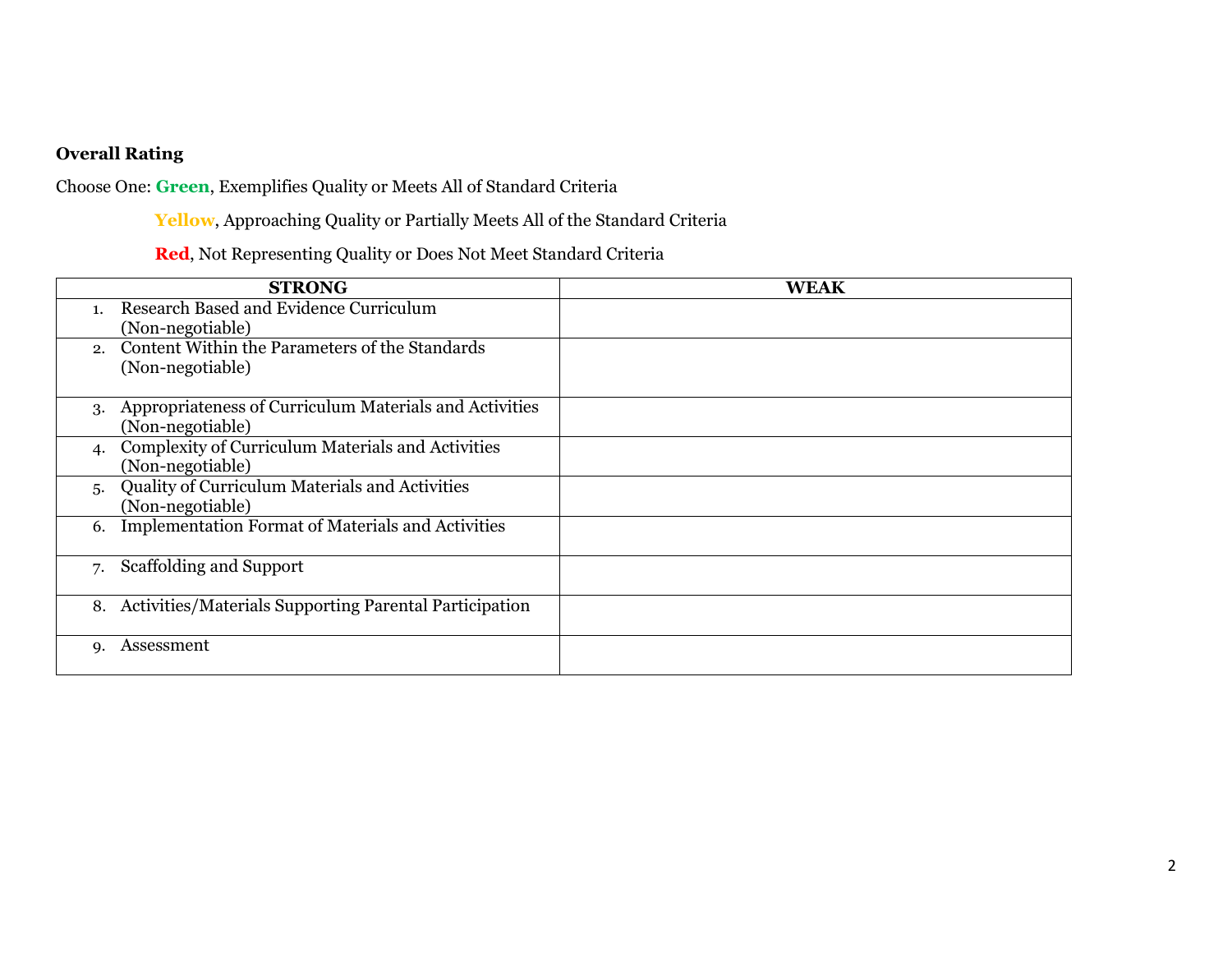Instructions for Review:

- To evaluate each set of submitted materials, begin by reviewing Column 2.
- •
- If there is a "Yes" for all "Non-negotiable" indicators in Column 2 for Criteria 2-5 "Non-negotiables," then the materials receive a "Yes" in Column 1. If there is a "No" for any "Non-negotiable" indicators in Column 2 for Criteria 2-5, then the materials receive a "No" in Column 1. If an indicator has more than one component, a score of "Yes" must be received for every component in order to score an overall "Yes" on that indicator.
- Materials may receive a "Yes" or a "No" rating in Column 1 for Criteria 1: "Non-negotiable" (Research- and Evidence-Based Curriculum).

#### **Rating Scale**

**Green ratings** receive a "Yes" in Column 1 for all Non-negotiable indicators (pages 4-8) AND Additional Indicators of Quality (page 9-10).

Yellow ratings receive a "Yes" in Column 1 for most Non-negotiable indicators but may receive "No" rating(s) for Valid Evaluation Studies (Nonnegotiable) and the Additional Indicators of Quality.

**Red ratings** receive a "No" in Column 1 for two or more of the Non-negotiable indicators.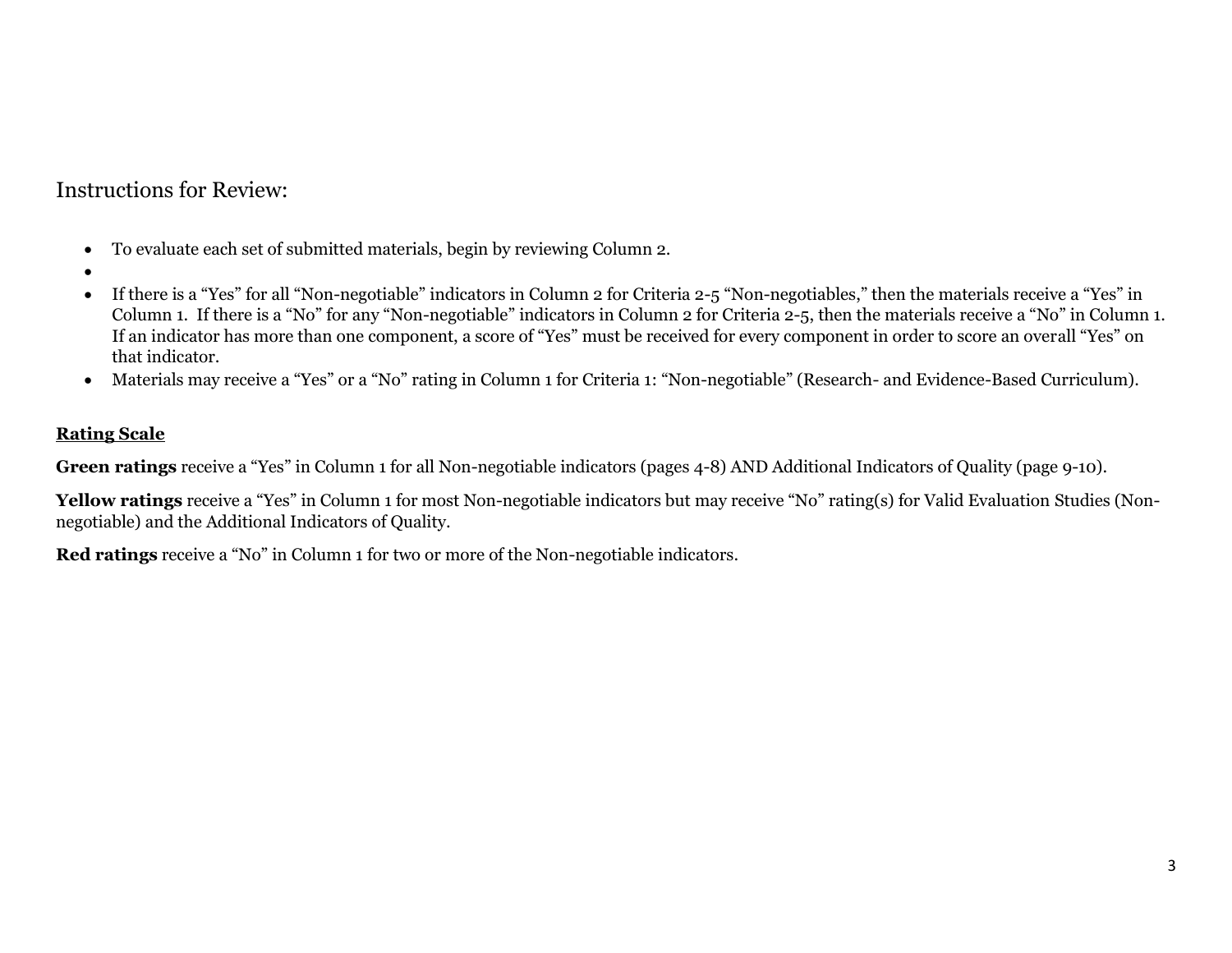| Column <sub>1</sub><br><b>CRITERIA</b>                                                                                                                                                                                                                               | <b>Column 2</b><br><b>INDICATORS OF SUPERIOR</b>                                                                                                                                                                                                                                                                                                                                                                                                                                                                                                                                                                                                                                                                                                                                                                 | <b>Column 3</b><br><b>MEETS EXPECTATIONS</b> | Column <sub>4</sub><br><b>JUSTIFICATION/COMMENTS</b>                          |
|----------------------------------------------------------------------------------------------------------------------------------------------------------------------------------------------------------------------------------------------------------------------|------------------------------------------------------------------------------------------------------------------------------------------------------------------------------------------------------------------------------------------------------------------------------------------------------------------------------------------------------------------------------------------------------------------------------------------------------------------------------------------------------------------------------------------------------------------------------------------------------------------------------------------------------------------------------------------------------------------------------------------------------------------------------------------------------------------|----------------------------------------------|-------------------------------------------------------------------------------|
|                                                                                                                                                                                                                                                                      | <b>QUALITY</b>                                                                                                                                                                                                                                                                                                                                                                                                                                                                                                                                                                                                                                                                                                                                                                                                   | (yes/no)                                     | <b>WITH EXAMPLES</b><br>(note specific location of<br>content within product) |
| <b>SECTION I: GREEN AND</b><br><b>YELLOW NON-</b><br><b>NEGOTIABLES</b>                                                                                                                                                                                              |                                                                                                                                                                                                                                                                                                                                                                                                                                                                                                                                                                                                                                                                                                                                                                                                                  |                                              |                                                                               |
| 1. RESEARCH-AND<br><b>EVIDENCE-BASED</b><br><b>COMPREHENSIVE</b><br><b>CURRICULUM</b><br>Curriculum has proven to be both<br>evidenced based and researched<br>based.<br>Yes<br>No<br>Curriculum has proven to be<br>researched based only.<br>Yes<br>N <sub>o</sub> | 1a) Valid Research-The<br>curriculum model has a clear<br>detailed description of how it is<br>grounded in theory in all written<br>materials, how it is supported by<br>current child development research,<br>and has an extensive bibliography.<br>1b) Valid Evaluation Studies-<br>The curriculum model has been<br>evaluated through two or more<br>studies, including at least one with<br>over five years of longitudinal data,<br>to demonstrate the curriculum<br>model's positive effects of child<br>outcomes.<br>Mississippi Code Annotated<br>§ 27-103-159 defines<br>"evidence-based program" as<br>"a program or practice that<br>has had multiple site<br>random controlled trials<br>across heterogeneous<br>populations demonstrating<br>that the program is effective<br>for the population." |                                              |                                                                               |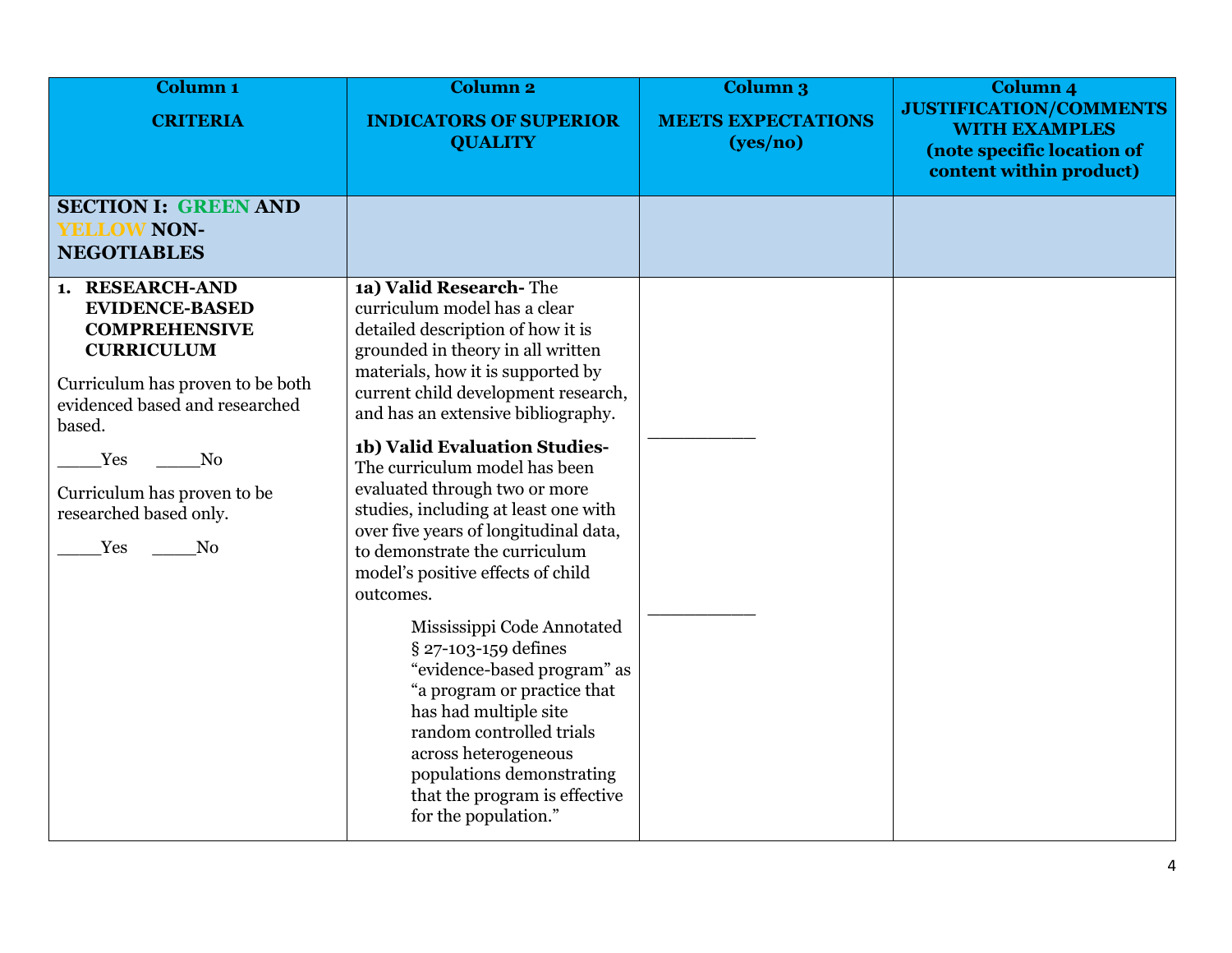| 2. CONTENT WITHIN THE<br><b>PARAMETERS OF THE</b>      | <b>2a)</b> A large majority of materials<br>and activities provide substantial |             |  |
|--------------------------------------------------------|--------------------------------------------------------------------------------|-------------|--|
| <b>STANDARDS</b>                                       | opportunities and experiences for                                              |             |  |
| Materials and activities are                           | children to meet the Mississippi                                               |             |  |
| consistent with the Mississippi                        | <b>Early Learning Standards Serving</b>                                        |             |  |
| <b>Early Learning Standards Serving</b>                | <b>Infants through Four-Year-Olds</b><br>(pages 32-92)                         |             |  |
| <b>Infants through Four-Year-Olds</b>                  | (i.e., address each of the domains                                             |             |  |
| (pages 32-92).                                         | listed below):                                                                 |             |  |
| Yes No                                                 |                                                                                |             |  |
|                                                        | <b>English Language Arts</b>                                                   | $\text{SE}$ |  |
|                                                        | (ELA),                                                                         |             |  |
|                                                        | Math (M),<br>Science(S),                                                       |             |  |
|                                                        | Social Studies (SS),                                                           |             |  |
|                                                        | Physical Development (PD),                                                     |             |  |
|                                                        | Creative Expression (CE),                                                      |             |  |
|                                                        | Social and Emotional                                                           |             |  |
|                                                        | Development (SE), and                                                          |             |  |
|                                                        | Approaches to Learning                                                         |             |  |
|                                                        | (ATL).                                                                         |             |  |
|                                                        |                                                                                |             |  |
|                                                        |                                                                                |             |  |
| 3. APPROPRIATENESS OF                                  | 3a) Materials and activities are                                               |             |  |
| <b>CURRICULUM</b><br><b>MATERIALS &amp; ACTIVITIES</b> | provided through both teacher-<br>directed and child-initiated                 |             |  |
|                                                        | experiences (e.g., children given                                              |             |  |
| $Yes$ No                                               | substantial opportunities to choose                                            |             |  |
| The curriculum contains thematic                       | interest areas/learning centers and                                            |             |  |
| units of activities and ideas                          | activities within each).                                                       |             |  |
| designed to provide children the                       | 3b) Materials and activities allow                                             |             |  |
| opportunities and experiences                          | substantial opportunities for                                                  |             |  |
| needed to master the performance                       | frequent practice of skills using                                              |             |  |
| standards in the Mississippi Early                     | interactive and hands-on                                                       |             |  |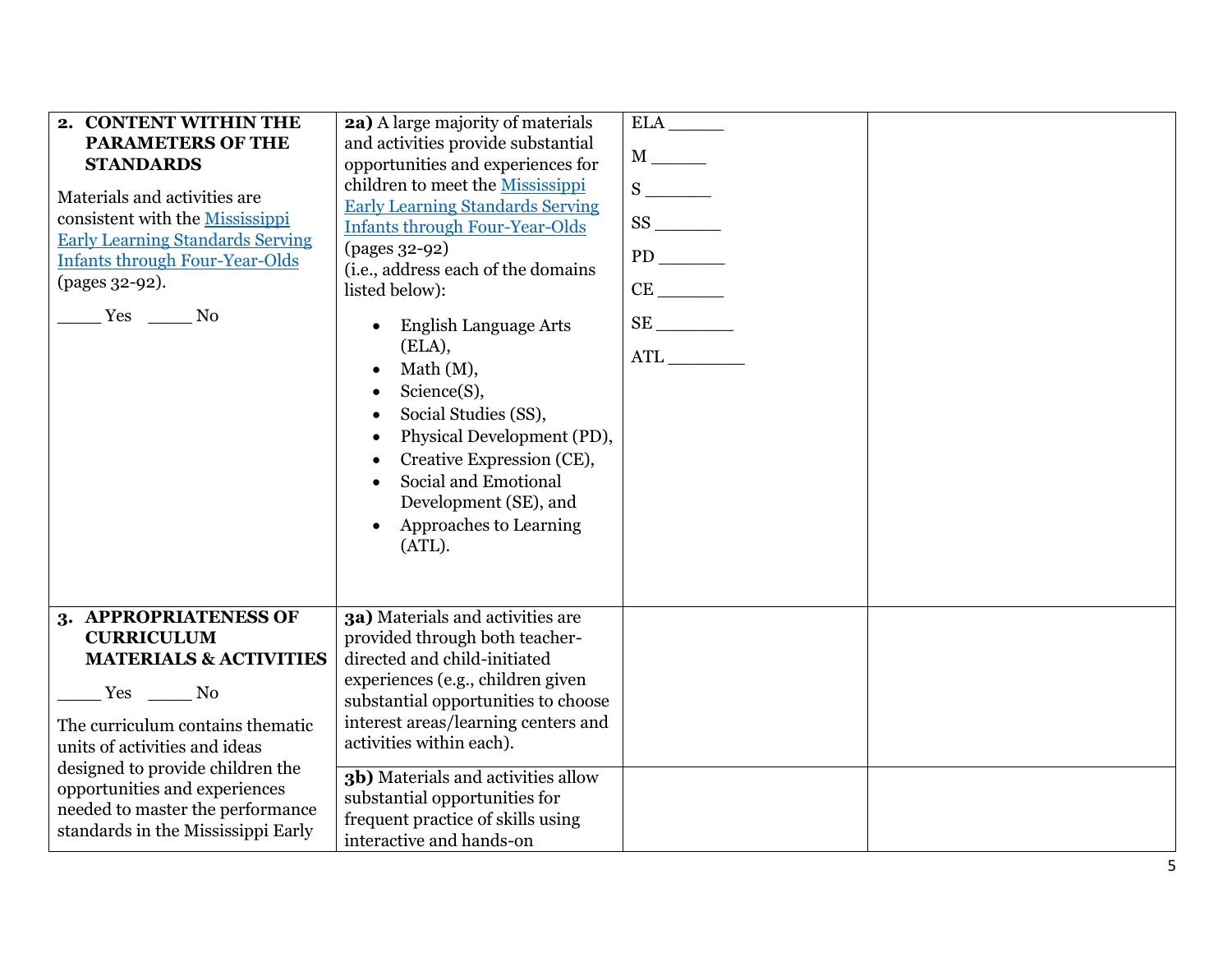| Learning Standards for Classrooms<br>Serving Three-Year-Old Children<br>and the Mississippi Early Learning<br><b>Standards for Classrooms Serving</b><br>Four-Year-Old Children<br>(pages 32-92). | approaches (i.e. does not typically<br>support practice with worksheets,<br>etc.) Examples of interactive and<br>hands-on approaches include but<br>are not limited to puzzles, dramatic<br>play, investigations, etc.                                                                                              |  |
|---------------------------------------------------------------------------------------------------------------------------------------------------------------------------------------------------|---------------------------------------------------------------------------------------------------------------------------------------------------------------------------------------------------------------------------------------------------------------------------------------------------------------------|--|
|                                                                                                                                                                                                   | 3c) Materials and activities are<br>included that are culturally<br>sensitive.                                                                                                                                                                                                                                      |  |
|                                                                                                                                                                                                   | 3d) Materials and activities are<br>incorporated throughout a variety<br>of settings, including whole group<br>time, centers/activity or interest<br>areas, small group and<br>individualized attention. However,<br>instructional delivery shall be<br>organized primarily using a variety<br>of learning centers. |  |
|                                                                                                                                                                                                   | 3e) Materials and activities are<br>appropriate for the domain and<br>skill (s) they are intended to<br>address.                                                                                                                                                                                                    |  |
| 4. COMPLEXITY OF<br><b>CURRICULUM</b><br><b>MATERIALS &amp; ACTIVITIES</b>                                                                                                                        | 4a) Materials and activities present<br>a logical and coherent progression<br>of complexity over time (i.e., read-<br>aloud text complexity increases<br>over time; math concepts and                                                                                                                               |  |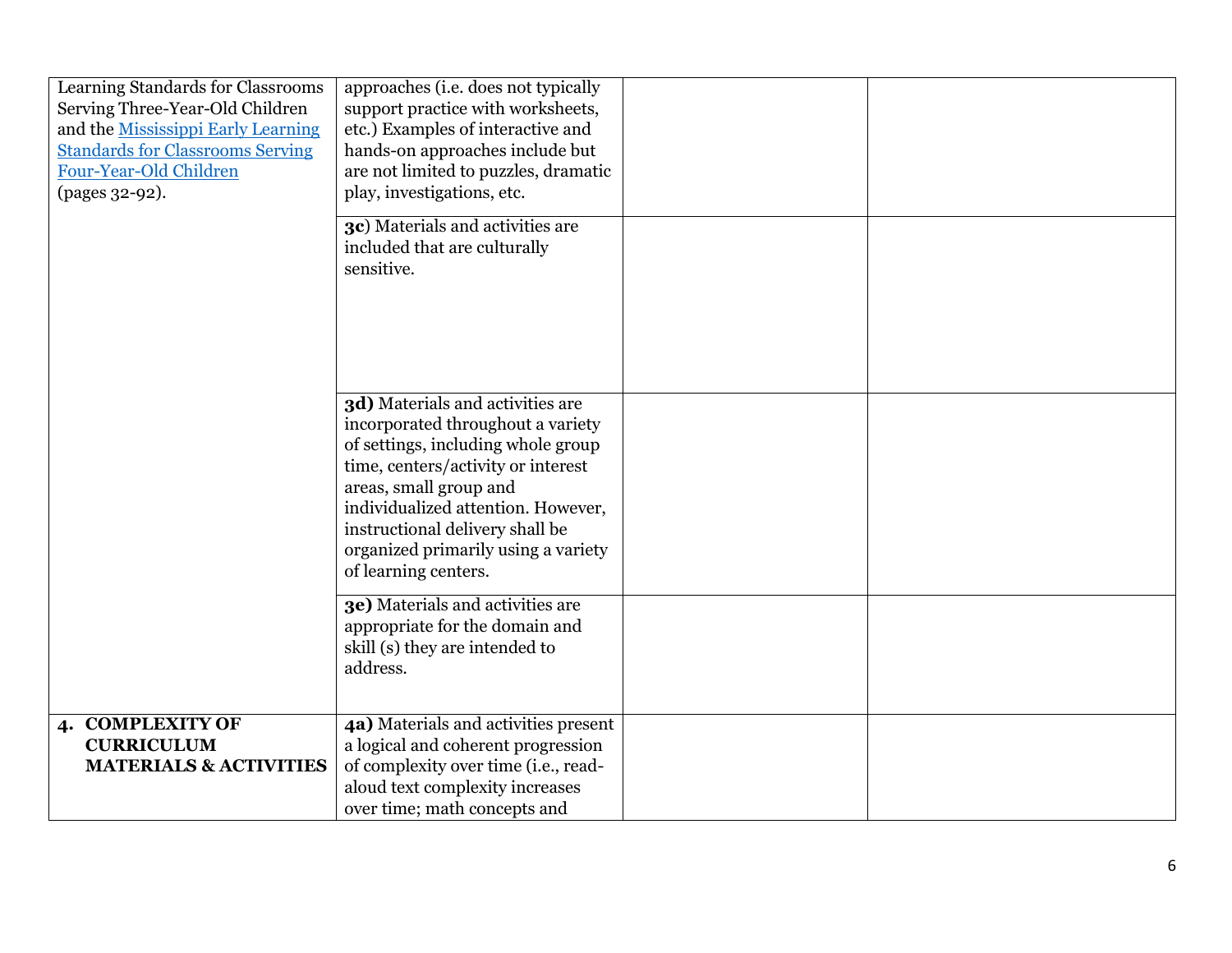| 4b) Adequate explanatory<br>materials for teachers are provided<br>(e.g., explicit instructions on how to<br>use materials or conduct lessons).<br>5. QUALITY OF<br>5a) The curriculum is<br><b>CURRICULUM</b><br>emphasized through a thematic<br>unit with materials and activities<br><b>MATERIALS &amp; ACTIVITIES</b><br>that integrate multiple domains so<br>Yes<br>$\sim$ No<br>that learning happens in<br>meaningful context; promote<br>children's acquisition and use of<br>the domain's language and<br>vocabulary; engage children in<br>active learning cognitively,<br>physically, socially, and artistically;<br>and support the following:<br><b>Example Theme: Seasons</b><br><b>English Language Arts</b><br>(ELA),<br>Examples: theme related<br>read alouds, interactive<br>questions, phonological<br>awareness, alphabet<br>knowledge, concept words<br>cards, drawing, writing<br>Math $(M)$ ,<br>Examples: theme related<br>counting such as placing fall | Yes<br>N <sub>o</sub> | vocabulary build upon each other<br>in a meaningful way). |  |
|-------------------------------------------------------------------------------------------------------------------------------------------------------------------------------------------------------------------------------------------------------------------------------------------------------------------------------------------------------------------------------------------------------------------------------------------------------------------------------------------------------------------------------------------------------------------------------------------------------------------------------------------------------------------------------------------------------------------------------------------------------------------------------------------------------------------------------------------------------------------------------------------------------------------------------------------------------------------------------------|-----------------------|-----------------------------------------------------------|--|
|                                                                                                                                                                                                                                                                                                                                                                                                                                                                                                                                                                                                                                                                                                                                                                                                                                                                                                                                                                                     |                       |                                                           |  |
| stickers on a strip and<br>counting them, geometry,<br>measurement, math                                                                                                                                                                                                                                                                                                                                                                                                                                                                                                                                                                                                                                                                                                                                                                                                                                                                                                            |                       |                                                           |  |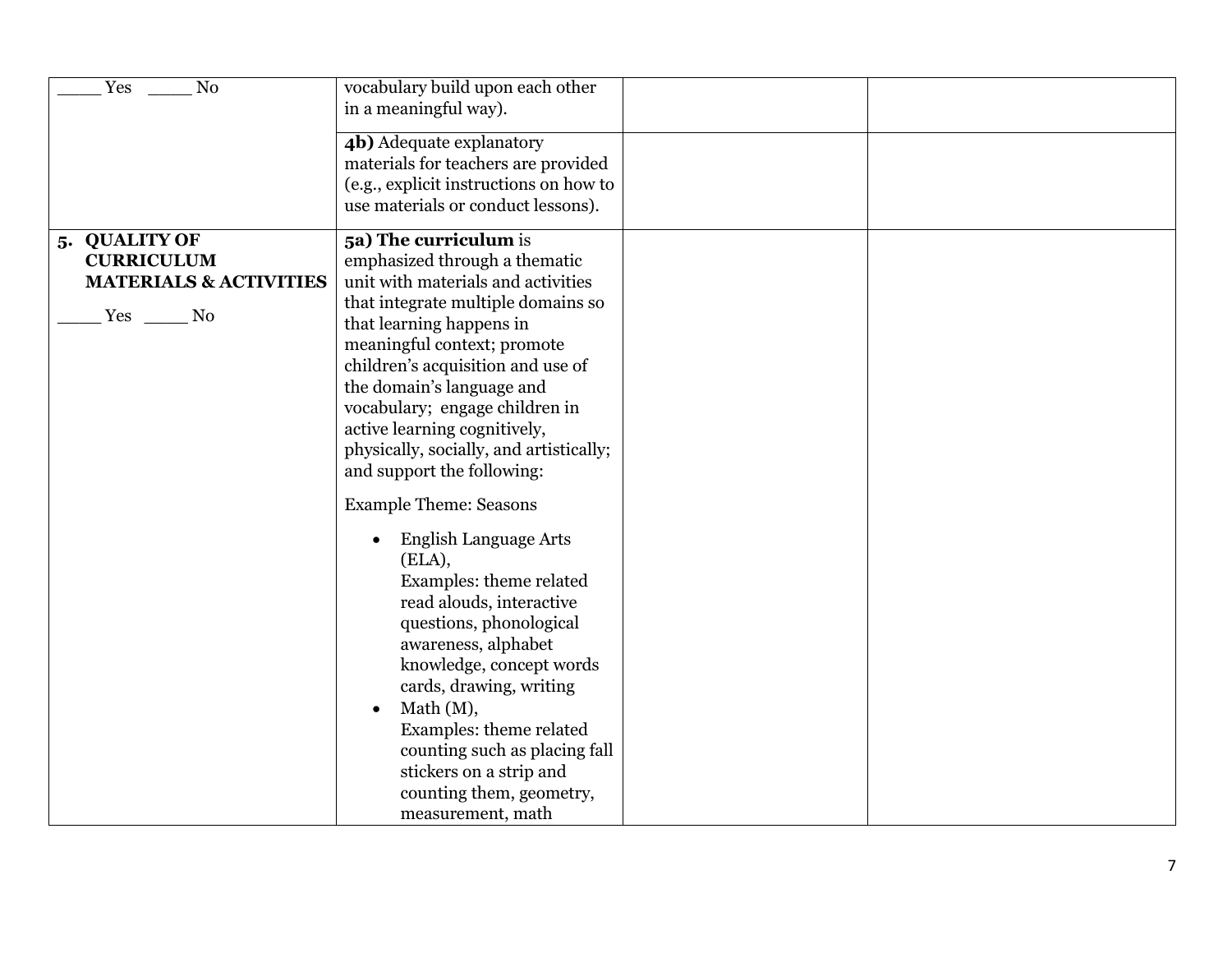| vocabulary, persistence in<br>problem solving<br>Science(S),<br>$\bullet$<br>Examples: theme related<br>journaling such as students<br>drawing the seasons, they<br>observed<br>Social Studies (SS),<br>Examples: theme related<br>discussion of the types of<br>clothing worn during the<br>season<br>Physical Development (PD),<br>Examples: theme related<br>game such as filling a pail<br>with plastic apples<br>Creative Expression (CE),<br>$\bullet$<br>Examples: use<br>music/scarves to move and<br>express the type of weather<br>seen in each season<br>Social and Emotional<br>$\bullet$<br>Development (SE), and<br>Examples: theme related<br>expression such as using<br>playdough to make faces to<br>show how one feels about a<br>season<br>Approaches to Learning<br>(ATL).<br>Examples: approaches to<br>learning can be integrated<br>among the other examples<br>and listed as a standard |  |
|------------------------------------------------------------------------------------------------------------------------------------------------------------------------------------------------------------------------------------------------------------------------------------------------------------------------------------------------------------------------------------------------------------------------------------------------------------------------------------------------------------------------------------------------------------------------------------------------------------------------------------------------------------------------------------------------------------------------------------------------------------------------------------------------------------------------------------------------------------------------------------------------------------------|--|
|------------------------------------------------------------------------------------------------------------------------------------------------------------------------------------------------------------------------------------------------------------------------------------------------------------------------------------------------------------------------------------------------------------------------------------------------------------------------------------------------------------------------------------------------------------------------------------------------------------------------------------------------------------------------------------------------------------------------------------------------------------------------------------------------------------------------------------------------------------------------------------------------------------------|--|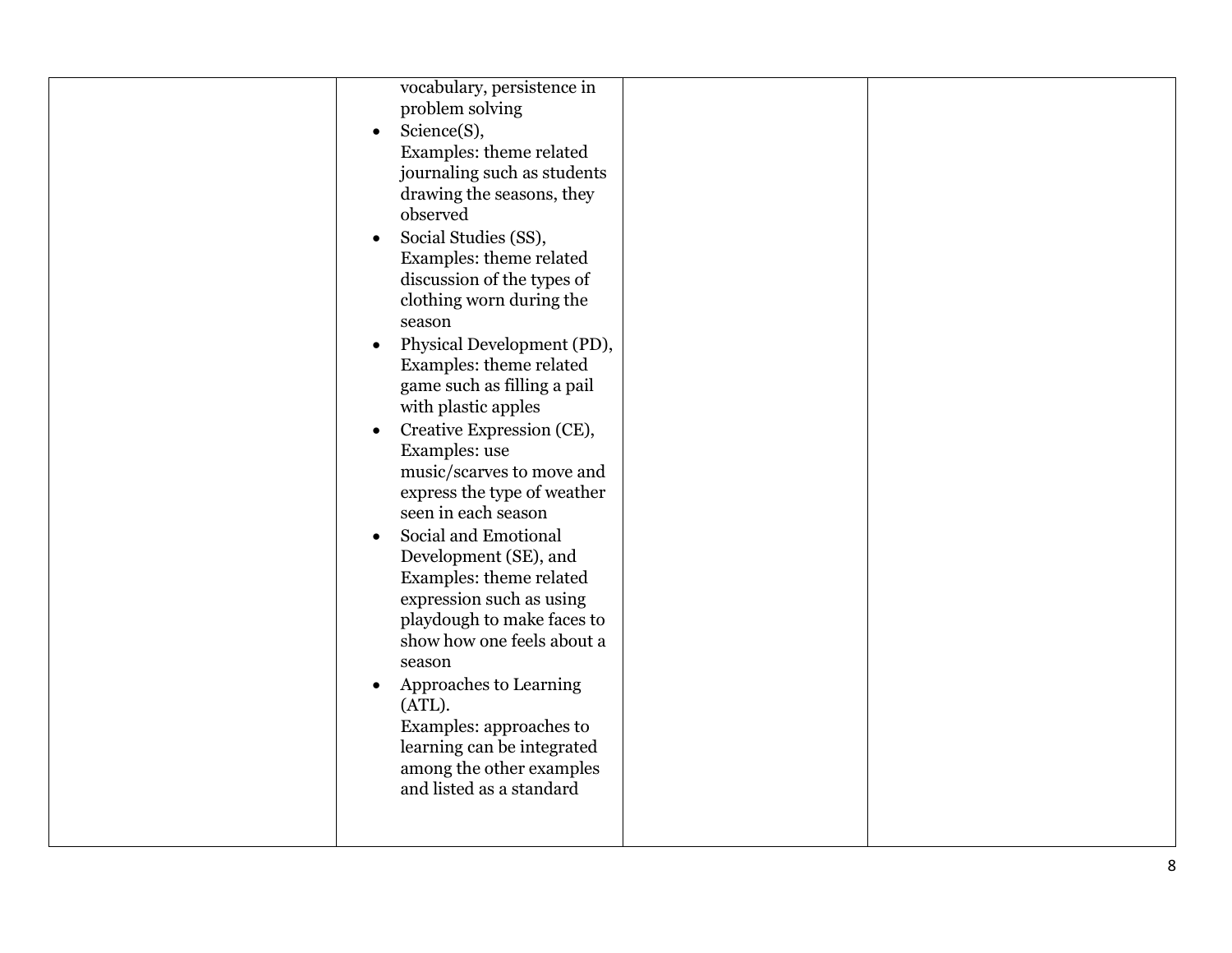| <b>CRITERIA</b>                                                                                                                                                                        | <b>INDICATORS OF HIGH</b><br><b>QUALITY</b>                                                                                                                                                                                                                                                                                      | <b>MEETS</b><br><b>EXPECTATIONS</b><br>yes/no | <b>JUSTIFICATION/COMMENTS</b><br><b>WITH EXAMPLES</b><br>(note specific location of<br>content within product) |
|----------------------------------------------------------------------------------------------------------------------------------------------------------------------------------------|----------------------------------------------------------------------------------------------------------------------------------------------------------------------------------------------------------------------------------------------------------------------------------------------------------------------------------|-----------------------------------------------|----------------------------------------------------------------------------------------------------------------|
| <b>SECTION II: ADDITIONAL INDICATORS OF QUALITY</b>                                                                                                                                    |                                                                                                                                                                                                                                                                                                                                  |                                               |                                                                                                                |
| <b>6. IMPLEMENTATION</b><br><b>FORMAT OF MATERIALS</b><br><b>AND ACTIVITIES</b><br>Materials and activities reflect a wide<br>range of experiences for skill<br>development.<br>Yes No | 6a) Materials are available in<br>different formats (e.g. print and<br>non-print such as videos, art,<br>music, charts, pictures, etc.).<br><b>6b</b> ) Additional/supplemental<br>materials and activities are<br>suggested that appeal to children's<br>interests in order to deepen<br>motivation, enjoyment and<br>learning. |                                               |                                                                                                                |
| 7. SCAFFOLDING AND<br><b>SUPPORT</b><br>Materials/activities provide all<br>children with opportunities and<br>support to meet the standards.<br>Yes No                                | 7a) Appropriate suggestions and<br>clear instructions are provided to<br>support the varying needs of<br>children (e.g. for English language<br>learners, children with special<br>needs, etc.). Examples may<br>include additional, alternate or<br>modified activities or materials.                                           |                                               |                                                                                                                |
|                                                                                                                                                                                        | 7b) Schedule or time for activities<br>appears to be flexible and would<br>allow for adjustments according<br>to children's needs/interests.                                                                                                                                                                                     |                                               |                                                                                                                |
| 8. ACTIVITIES/MATERIALS<br><b>SUPPORTING PARENTAL</b><br><b>PARTICIPATION</b><br>Yes<br>No                                                                                             | 8a) Provides a variety of activities<br>to extend learning from the<br>classroom into the home.                                                                                                                                                                                                                                  |                                               |                                                                                                                |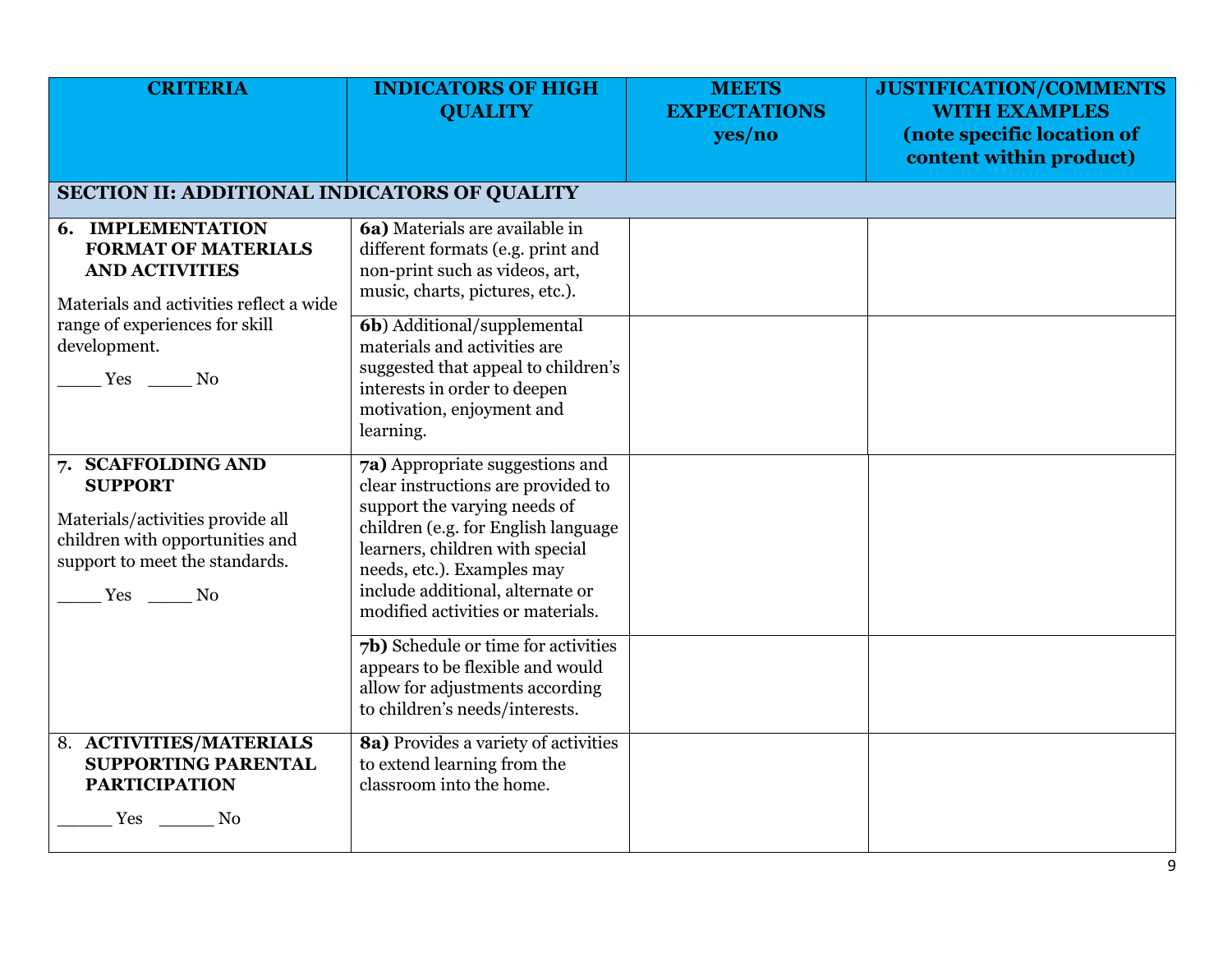| <b>CRITERIA</b>                                                                                                                      | <b>INDICATORS OF HIGH</b><br><b>QUALITY</b>                                                                                                                                                                                                                                                                                                                                                                                                                                                                         | <b>MEETS</b><br><b>EXPECTATIONS</b><br>yes/no | JUSTIFICATION/COMMENTS<br><b>WITH EXAMPLES</b><br>(note specific location of<br>content within product) |
|--------------------------------------------------------------------------------------------------------------------------------------|---------------------------------------------------------------------------------------------------------------------------------------------------------------------------------------------------------------------------------------------------------------------------------------------------------------------------------------------------------------------------------------------------------------------------------------------------------------------------------------------------------------------|-----------------------------------------------|---------------------------------------------------------------------------------------------------------|
| SECTION II: ADDITIONAL INDICATORS OF QUALITY                                                                                         |                                                                                                                                                                                                                                                                                                                                                                                                                                                                                                                     |                                               |                                                                                                         |
| 9. ASSESSMENT<br>Materials offer assessment<br>opportunities that accurately and<br>appropriately measure progress.<br>$Yes \t\t No$ | 9a) Assessments consistent with<br>the Mississippi Early Learning<br><b>Guidelines Serving Infants</b><br>through Four-Year-Olds (pages<br>32-92) are provided through a<br>variety of appropriate methods<br>(e.g. anecdotal<br>observations/notes, photographs,<br>checklists, and work samples).<br><b>9b</b> ) Methods to assess<br>children's learning are<br>embedded throughout<br>activities (e.g. whole group,<br>small group, centers/activity<br>times, transitions, etc.) within<br>the daily schedule. |                                               |                                                                                                         |
|                                                                                                                                      |                                                                                                                                                                                                                                                                                                                                                                                                                                                                                                                     |                                               |                                                                                                         |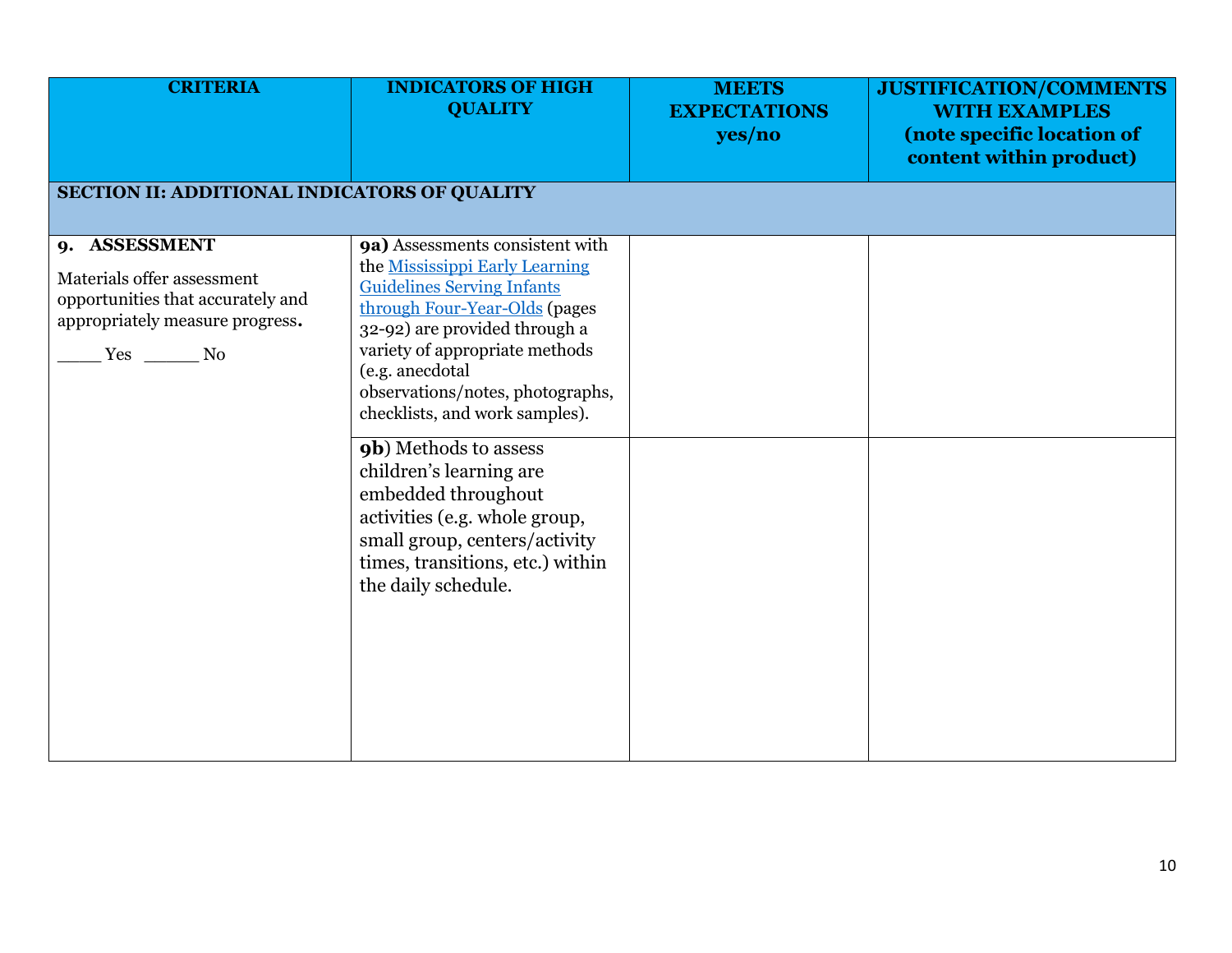#### **FINAL EVALUATION:**

**Green Ratings** receive a "Yes" in Column 1 for all Non-negotiable indicators AND Additional Indicators of Quality.

**Yellow ratings** receive a "Yes" in Column 1 for most Non-negotiable indicators but may receive "No" rating(s) for Valid Evaluation Studies (Nonnegotiable) and the Additional Indicators of Quality.

**Red Ratings** receive a "No" in Column 1 for two or more of the Non-Negotiable indicators.

**Compile the results of Section I and Section II to make final decision for the material under review.**

| <b>I: Non-Negotiables</b> | 1. (a) Research- and<br><b>Evidence-Based</b><br>Comprehensive<br><b>Curriculum</b><br>(b) Research-Based<br>Comprehensive |  |
|---------------------------|----------------------------------------------------------------------------------------------------------------------------|--|
|                           | <b>Curriculum Only</b>                                                                                                     |  |
|                           | 2. Content Within the<br><b>Parameters of the</b><br><b>Standards</b>                                                      |  |
|                           |                                                                                                                            |  |
|                           | 3. Appropriateness of<br><b>Curriculum</b><br><b>Materials and</b><br><b>Activities</b>                                    |  |
|                           | 4. Complexity of<br><b>Curriculum</b><br><b>Materials and</b><br><b>Activities</b>                                         |  |